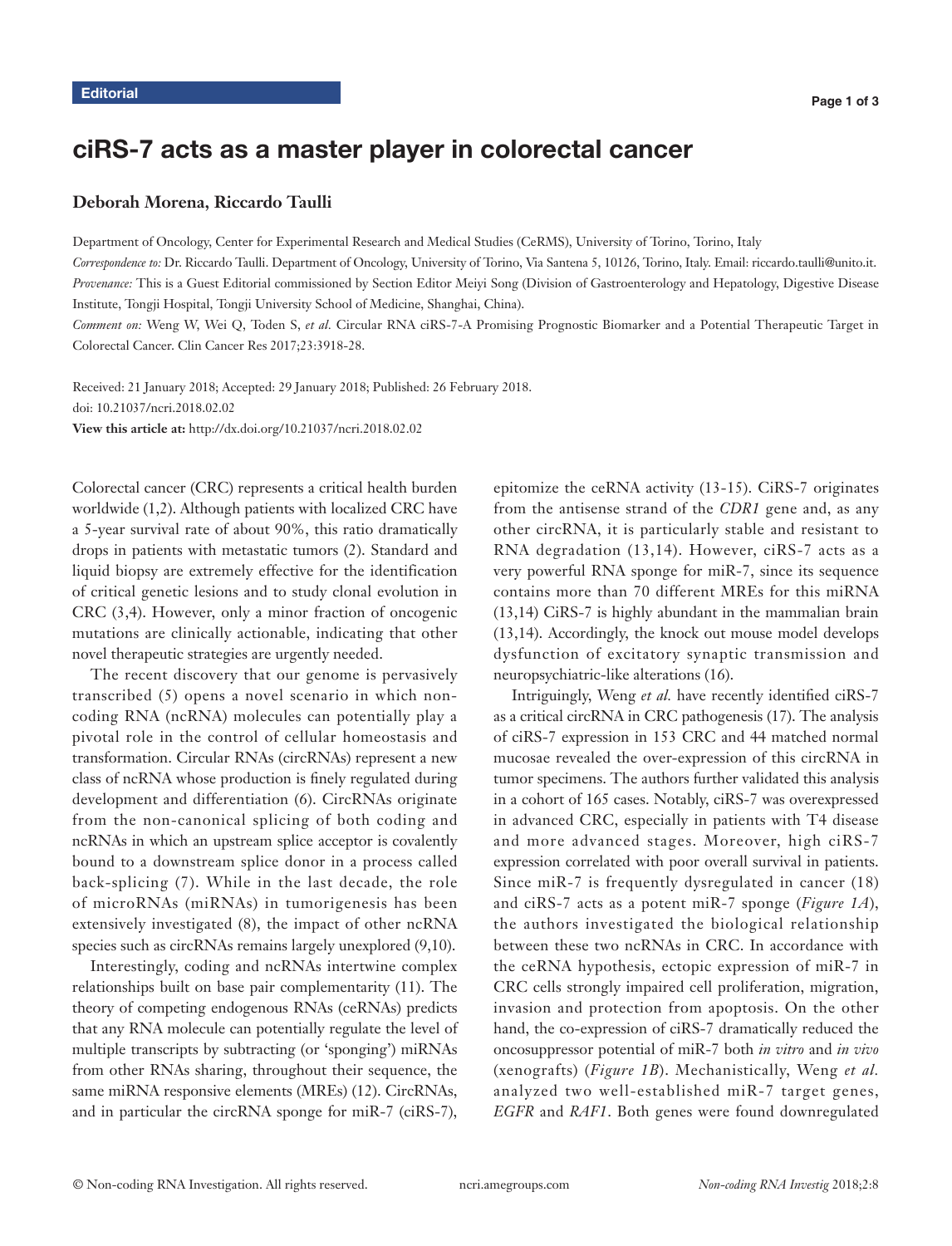

**Figure 1** ciRS-7 impacts on colorectal cancer. (A) circRNA CDR1 as/ciRS-7 is overexpressed in colorectal cancer specimens. ciRS-7 acts as potent ceRNA in CRC by increasing the level of EGFR and RAF1, two critical miR-7 target genes. (B) The oncogenic properties of ciRS-7 identified by Weng *et al.* in CRC. MicroRNA Responsive Elements and microRNAs are indicated as circles and rectangles, respectively, on the RNA molecules. CRC, colorectal cancer.

at the mRNA and protein level in CRC cells overexpressing miR-7. Conversely, EGFR and RAF1 were not modulated when CRC cells were transfected with miR-7 and ciRS-7 constructs, suggesting that ciRS-7 was acting as a potent sponge for miR-7 (*Figure 1A*). Finally, the authors analyzed the level of miR-7, ciRS-7, EGFR and RAF1 in CRC specimens. Notably, the levels of expression of ciRS-7 and miR-7 as well as of EGFR/ RAF1 and miR-7 were found inversely correlated in CRC specimens, while ciRS-7 expression was found positively associated with EGFR and RAF1 in the same patients.

In the last decade the improvement in deep sequencing technologies and bioinformatic analysis has shed light on the biological relevance of the so called "dark matter" of our genome. The work by Weng *et al.* highlights the impact of circRNAs in cancer pathogenesis. In this specific case

ciRS-7 represents either a powerful prognostic biomarker or a future possible therapeutic target for advanced CRC.

The recent discovery that circRNAs can also be efficiently translated (19-21) adds a novel level of complexity, since these peptides can potentially influence gene function at the post-translational level. It is now evident that revealing the complex relationships between coding and ncRNAs in normal and transformed cells represents the crucial step to develop novel therapeutic strategies and diagnostic tools for cancer treatment.

#### Acknowledgements

We thank Francesca Bersani for helpful discussions and for critically editing the manuscript. Our research is supported by AIRC.